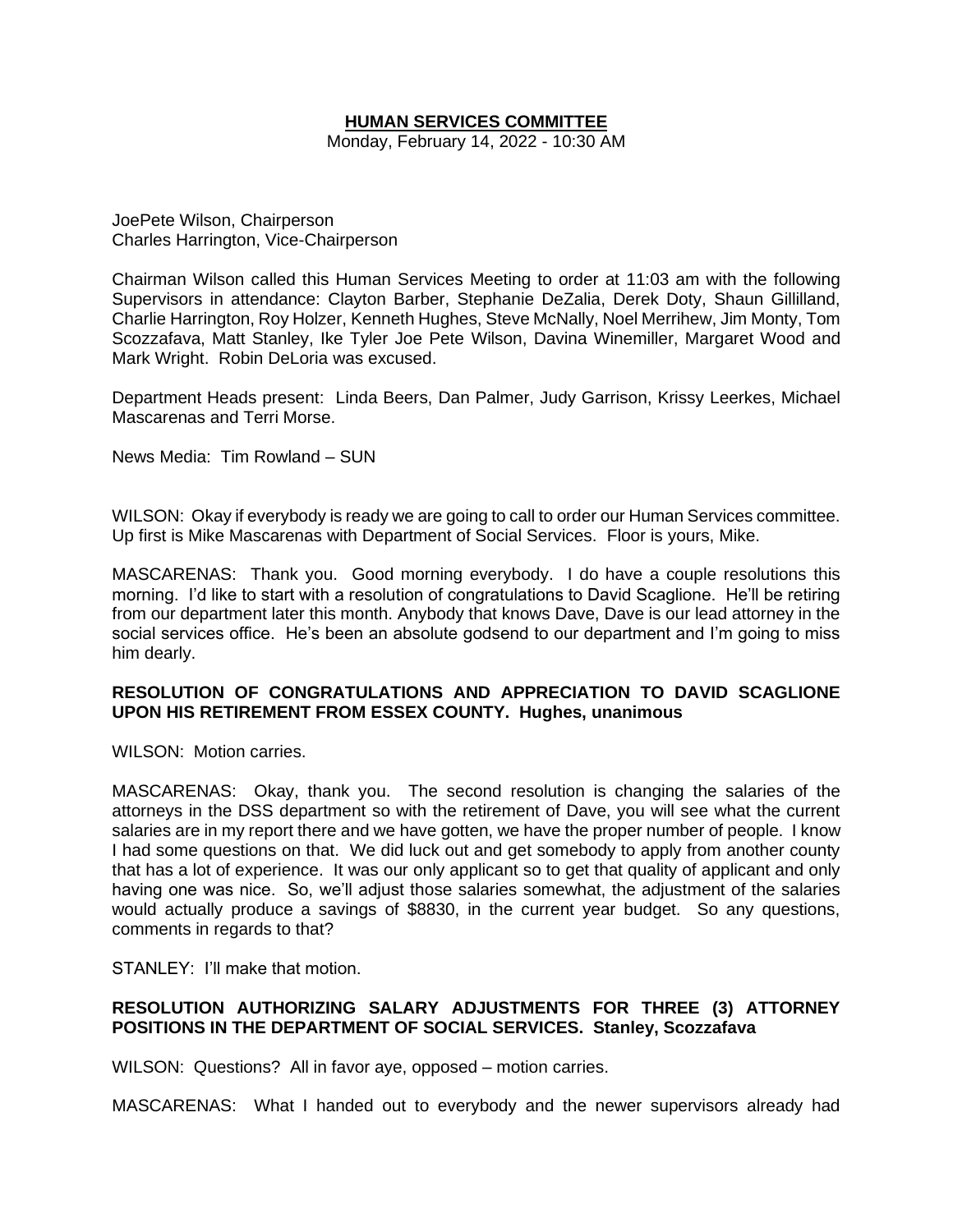received it was the updated Social Services guide. I just updated it in December of this year. It basically speaks to every program that is operational in social services, income guideline levels, all those types of things in order to qualify for any particular program, it speaks to child welfare, it speaks to our SNAP programs and those types of things. One of the big reasons I like to supply you with that is you get a lot of calls right, you're the one stop shop in your community when people are in need so you have something in front of you where you can point people in the right direction. I mean, giving them my number is always appropriate too that's fine but at least if you have something in front of you that kind of allows you to see what those things are it also helps to elevate some of that perception out there of what social services actually is, what we do for our communities so if you get a chance look at it. I offer that the new supervisors visit my department. I'm happy to do a tour but that goes for anyone of you. I know a number of you have come in the past and have taken that tour and I think you left with wow, it's way different than what was in my mind so if you have a minute and never had done it I encourage you to stop in and say hi and see the people that do the hard work for our department.

One other thing I do have there is a lifeguard training on the last page of the report that's going to be happening at the end of March. There's a certain amount of work remote to do with that in terms of bookwork for students as well as in person work that's going to have to be completed. We struggled in recent years getting people to be lifeguards at your local beaches and the State facilities so hopefully we'll get a good turnout but if you could post that in your town halls, your websites whatever if it's easier to do it digitally I can send it to you there as well.

WILSON: Any other questions for Mr. Mascarenas?

STANLEY: Can you send that lifeguard training to us electronically?

MASCARENAS: Absolutely I will send it to the whole board.

STANLEY: Thank you.

WINEMILLER: Mike I was just wondering, we recently had a fire happen in Bloomingdale and folks lost their home just like that. Are there any facilities in Essex County that offer like a thirtyday emergency household? I know there's motels and things but is there something else?

MASCARENAS: Yeah, I mean everything with us and certainly in winter I can do things a little different than I can do any other time of year because of the code blue laws that exist so a family such as that becomes immediately homeless so I could certainly put them up in those type of facilities. We don't have shelters in Essex County. We do use the hotel/motel system in terms of dealing with that clientele so we could do it. A lot of times independent programs will help pick that up, programs like the United Way have helped us before with that sort of thing and Catholic Charities those types of programs too but anytime you have questions I can certainly, whether it is weekend, evening give me a buzz we can connect people with those network of individuals very rapidly in terms of getting them housed. Emergency services is aware of a lot of those things and they are dealing with those situations so they can also connect them pretty quickly.

WINEMILLER: But do we have a facility?

MASCARENAS: No, we do not. There's no homeless shelter in our county.

WINEMILLER: I don't know if I'm saying a homeless shelter I mean, emergency housing?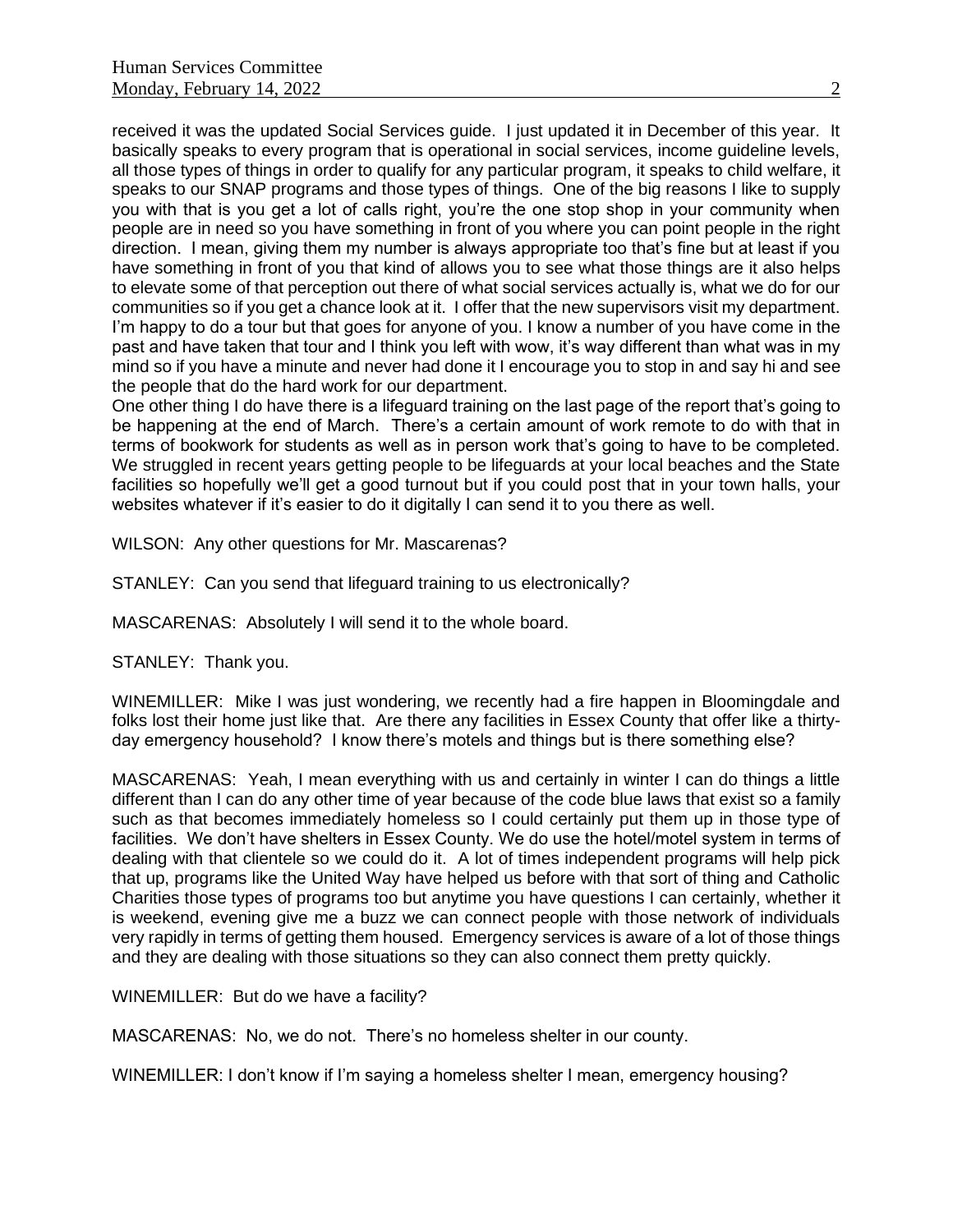#### MASCARENAS: No.

WINEMILLER: I think we should work on that.

MASCARENAS: Yeah, it is certainly something we can look into and see what it involves.

WINEMILLER: Right because in the summer all the hotels are full where are they supposed to go?

MASCARENAS: Sure.

WINEMILLER: I think we need; you know a thirty-day facility something to help out our residents.

MASCARENAS: Yeah, I can look into that and see what happens in other counties. Typically, people stay with family, friends but they don't always have that.

WINEMILLER: Thank you Mike.

SCOZZAFAVA: Usually when I've been faced with that in Moriah with a total loss of a home, Red Cross usually steps in and helps and finds some shelter or as Mike pointed out, they put with immediate family or family members and so on. Does Red Cross get involved up there at all?

WINEMILLER: I'm not sure. These folks actually were okay, they have family right there but there are other situations where people don't have family and also where people have pets so I mean, some people their dog is their child and they don't want to go to a hotel if they can't have their dog.

SCOZZAFAVA: Usually I've always felt that Red Cross has been very good when I've had to use them.

WINEMILLER: Thank you.

WOOD: We also had a fire on New Year's Eve and a family in Paradox lost everything and yes, they had a place for that night because of neighbors who were only summer residents but their problem know is they recover and rebuild is the short term rental situation. They can't find a home to rent for nine, to twelve or fifteen months. The most anybody would give them is 90 days and they don't know what will happen by the time May comes along so it's an issue.

MASCARENAS: Yeah, absolutely well our housing issue is this problem period right you know that from all the work we've been doing on our committee so yeah.

MONTY: I do want to say that during that last, the flood down there a group of people got together out of emergency services I was part of that group that contacted all of the agencies in the North Country. I mean we had Catholic Charities, we had NYSEG, we had so many different people working to help them so it's nothing that isn't seen as a problem but I think I've got to say, Essex County has done a great job in trying to help those people and stuff. Is there more we can do? Absolutely but like anything there's more we can do but I think that went, I mean we put that one woman and her kids up for how many?

MASCARENAS: Oh jeepers, it was a couple of months.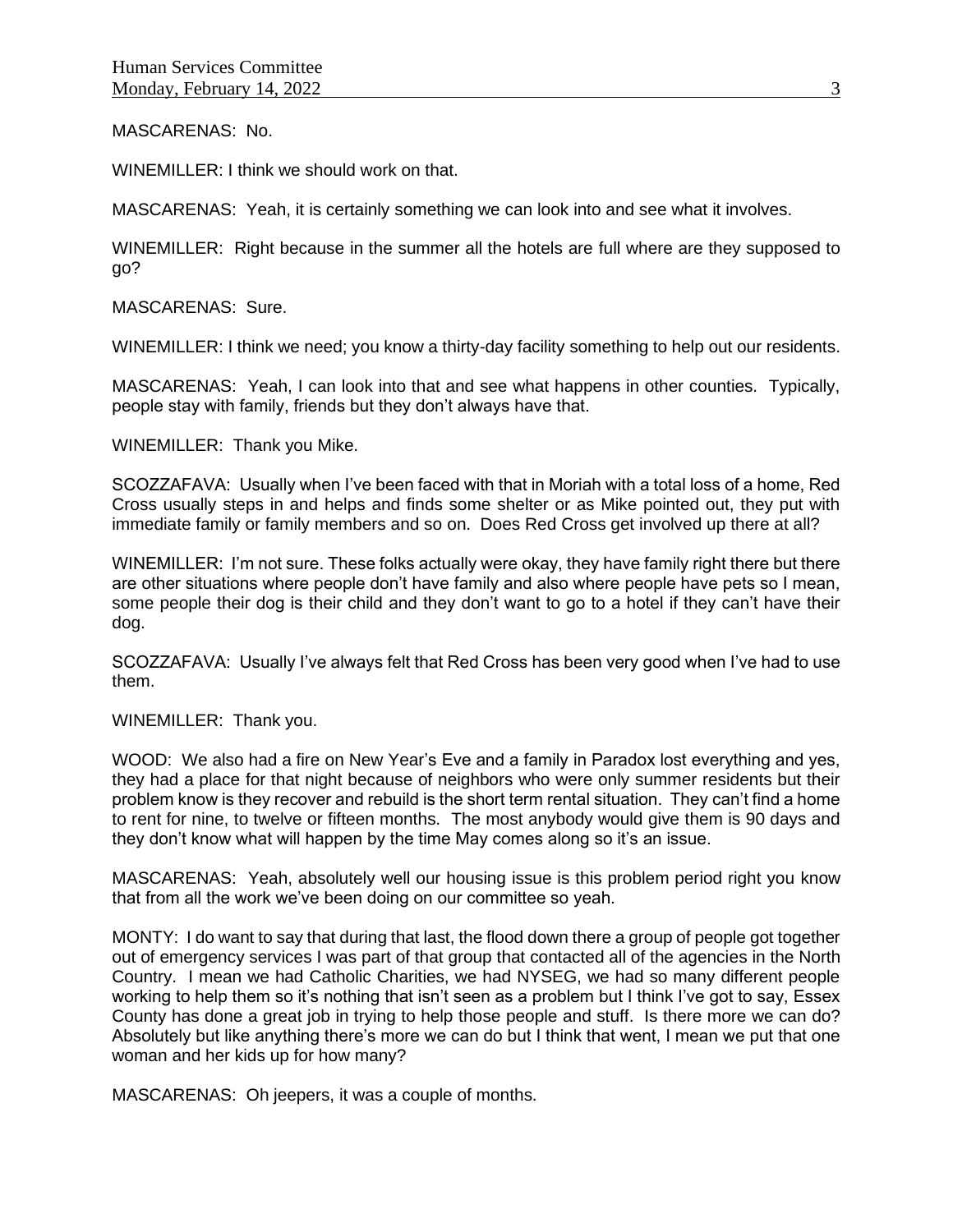MONTY: I was going to say at least three months that I was aware of because she couldn't get back in her home so there is a group. Like Tom said, the American Red Cross, you were part of that group too Linda and stuff so there are groups out there to help.

WILSON: Anyone else? Thank you.

\*\*\*\*\*

The next item on the agenda was the Mental Health Department with Terri Morse reporting as follows:

MORSE: Good morning everyone. For the purpose of new people that are here I'm going to talk a little bit about the, 'Did you know?' on my page and about the law enforcement Mental Health referral system. This is a program that we put together back in 2018, as a result of law enforcement both the Sheriff's Department and New York State Troopers getting trained in something called, Crisis Intervention Team. So, if you ever hear of CIT that's what that is so we have a fair amount of law enforcement that are trained and how to deescalate situations and/or refer with individuals with substance abuse or mental health concerns. So what we did is we took that training one step further and we thought, how can we make this better? Okay, we've got these people trained but how do we connect the people that they are encountering with the system and so we created something we called, law enforcement mental health referral system. It is an online HIPPA compliant referral portal that law enforcement fills out. There's rudimentary information on it like I said, it's HIPPA compliant and it has what was going on and then how we could reach out to the individual to connect them with substance abuse or mental health services so we have the mental health association in Essex County over in Westport, on the flats across the street from the Westport Health Center, Essex County Mental Health which is the department I oversee and also St. Joseph's and we vet the referral and determine what is an appropriate outreach to that individual. In 2021, we had 201 individuals referred to that system those are duplicated numbers and I can say that about a third of them are either already engaged or engaged in services. It's also for if we encounter somebody that has food deficits or housing deficits so there's case management aspects of it too, whether the individual was arrested or not arrested, if they were taken to the hospital or not taken to the hospital we're trying to connect those individuals with our system so that's my, Did you Know.

I wanted to also bring to your attention that BRIEF, Building Resilience in Essex Families coalition will be making a short presentation at next month's meeting so you'll get updated on that. That's been going on, BRIEF has been in place for about two months, two years excuse me and there's a lot of exciting things to share with you about what's been going on.

I have two resolutions that I would like to review with you, one is about adding a part time account clerk to our organization. We've been watching our services climb up and if you look at the front page of my report you can see 2019 to 2021 we are doing a lot more services almost 50% more services so that has been really difficult for my one account person, accounting person to process all that billing and so we've gotten to the point where we need to hire a part time person. I did crunch the numbers for me to use my electronic health records billing processing services, I can save about \$20,000, if I do it internally so I have a resolution to add a part time account clerk that means I will have to change my budget.

## **RESOLUTION AUTHORIZING THE HIRING OF A PART-TIME ACCOUNT CLERK IN THE MENTAL HEALTH DEPARTMENT. Hughes, Scozzafava**

WILSON: Any questions?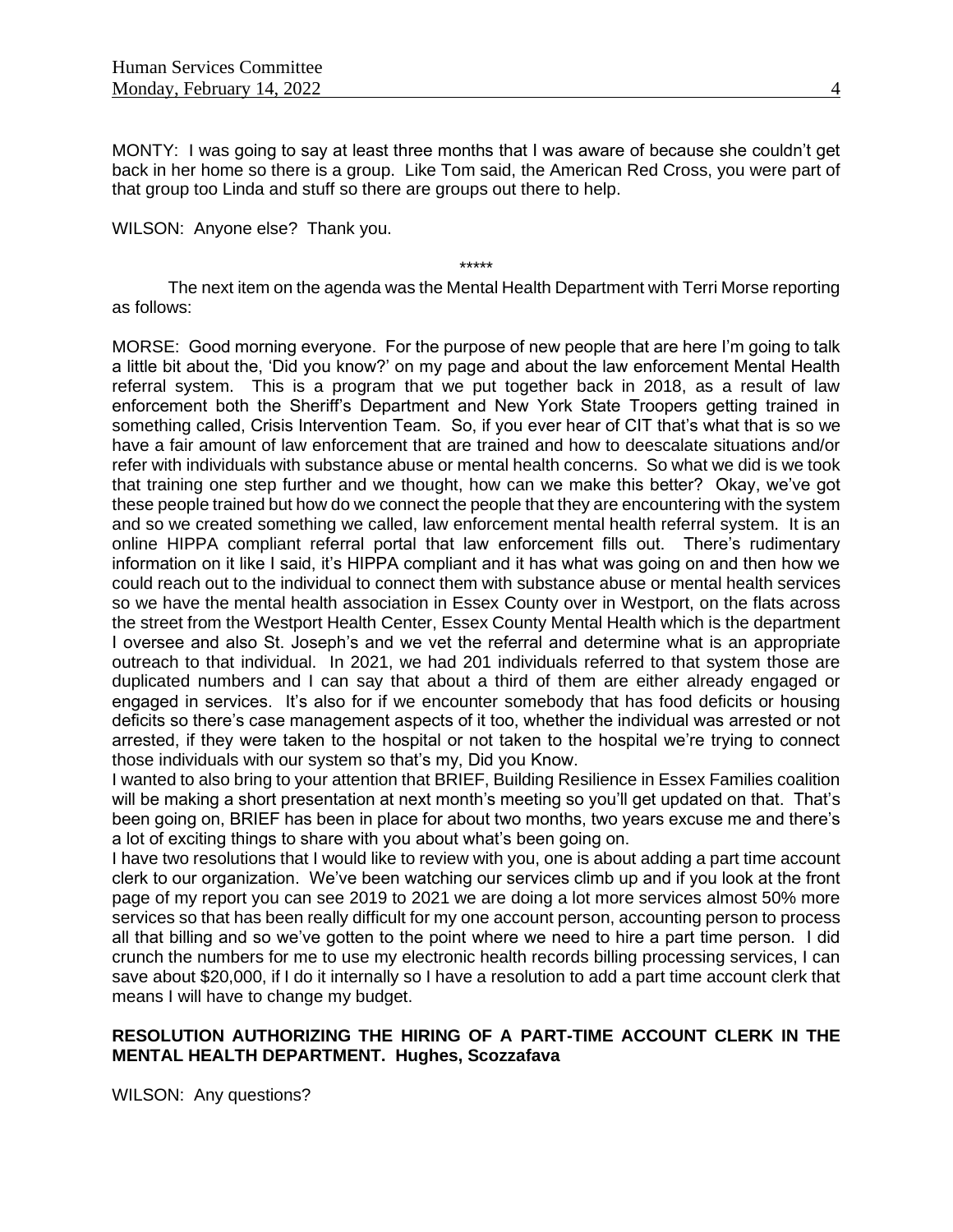SCOZZAFAVA: So I just caught when you said do it eternally so, are we? What's that mean?

MORSE: I'm not going to outsource the billing responsibilities to our electronic health record organization. I could go that route but at a 4% loss of revenue, that is not going to be economically beneficial.

SCOZZAFAVA: I'm assuming you talked this over with Dan?

MORSE: I did. We explored different options.

GILLILLAND: Are you debiting this from another portion of your budget or to pay for this or are you asking for an increase from your budget?

MORSE: We are asking for an increase in our budget.

PALMER: No you're not. No, look I mean, again these are the kinds of things if you create a new position in what is February of this year I'm not going to transfer any money into your account. We'll wait until November and we'll see where you stand. If you in fact need money in November, we'll talk about it but from the current funding we'll have to take it out of your existing budget until we get to that point.

SCOZZAFAVA: To continue, I see health insurance benefits on here part time, do we?

PALMER: Yeah, I've got to check that out. I'm not sure that that is necessarily correct.

SCOZZAFAVA: Okay.

PALMER: Because I'm not sure she is entitled to a family plan.

MORSE: Well, we don't know who we are hiring.

PALMER: It doesn't matter who you're hiring it's a part time position which means she's entitled to individual coverage he or she whoever you happen to hire is going to be entitled to individual coverage not family coverage. If she wants to buy up to the family plan she can but it's her own money.

MORSE: So there will be revenue, not revenue but offsetting from that.

PALMER: Some but I'm not sure the number you have in there as a family plan cost is accurate, it should be an individual plan.

WILSON: Other questions?

McNALLY: So you have no one you've talked to about taking this position?

MORSE: You mean internally?

McNALLY: Right.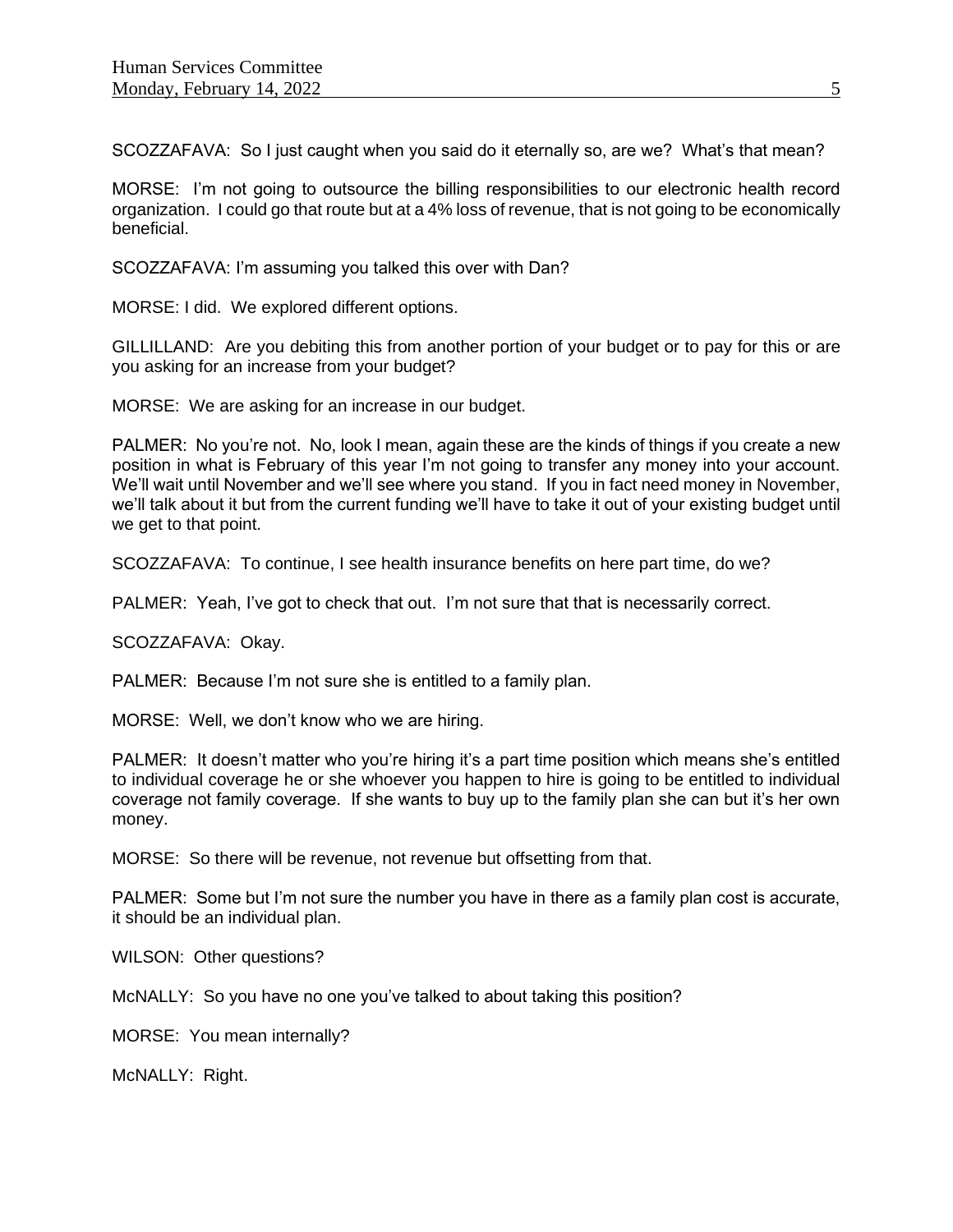MORSE: No. I mean if there is somebody internally that applies for it then I'm going to have to backfill their position I do not have extra staffing time.

McNALLY: It just makes poor business sense in my opinion, to hire somebody for 20 hours a week, where the benefit package is going to be more than the actual salary. I mean, you would get more if we had a full time in this position.

PALMER: Well, again I'm not sure that that benefit number is right. Like I said, I don't believe she's entitled to a family plan.

McNALLY: But still if it was that case you get twice the work for an additional \$20,000.

PALMER: Well, we'll see what that number looks like.

HUGHES: But isn't there an argument to be made that if you hire person, this allows the department to generate revenue that couldn't be potentially generated by this individual, single person who is already overworked? Am I incorrect in stating that?

PALMER: Yeah, I don't know I mean, Terri can probably answer that but I don't think you generate more revenue because they are not a revenue producing individual all they do is bill. They bring in revenue but they don't create.

HUGHES: That's my point.

MORSE: They will process it more efficiently and effectively.

PALMER: But I don't think that increases your revenue number overall.

MORSE: It does not.

McNALLY: You cannot rely on efficiency to create this kind of money.

PALMER: No you can't. There's money to be spent here.

SCOZZAFAVA: I certainly agree you need a position you need some help over there but I think that once again, so apparently, I shouldn't say apparently so Dan you haven't had a discussion on this it sounds like?

PALMER: We had a discussion on the position itself. We did not talk about what the actual level of costs was.

SCOZZAFAVA: So by ways and means it will be all sorted out?

PALMER: Yeah, I will tell you what the actual benefit cost is.

SCOZZAFAVA: Okay, thank you.

MORSE: Your welcome. I will just say we've been trying to kind of string along here for about a year and a half and the numbers are not going down.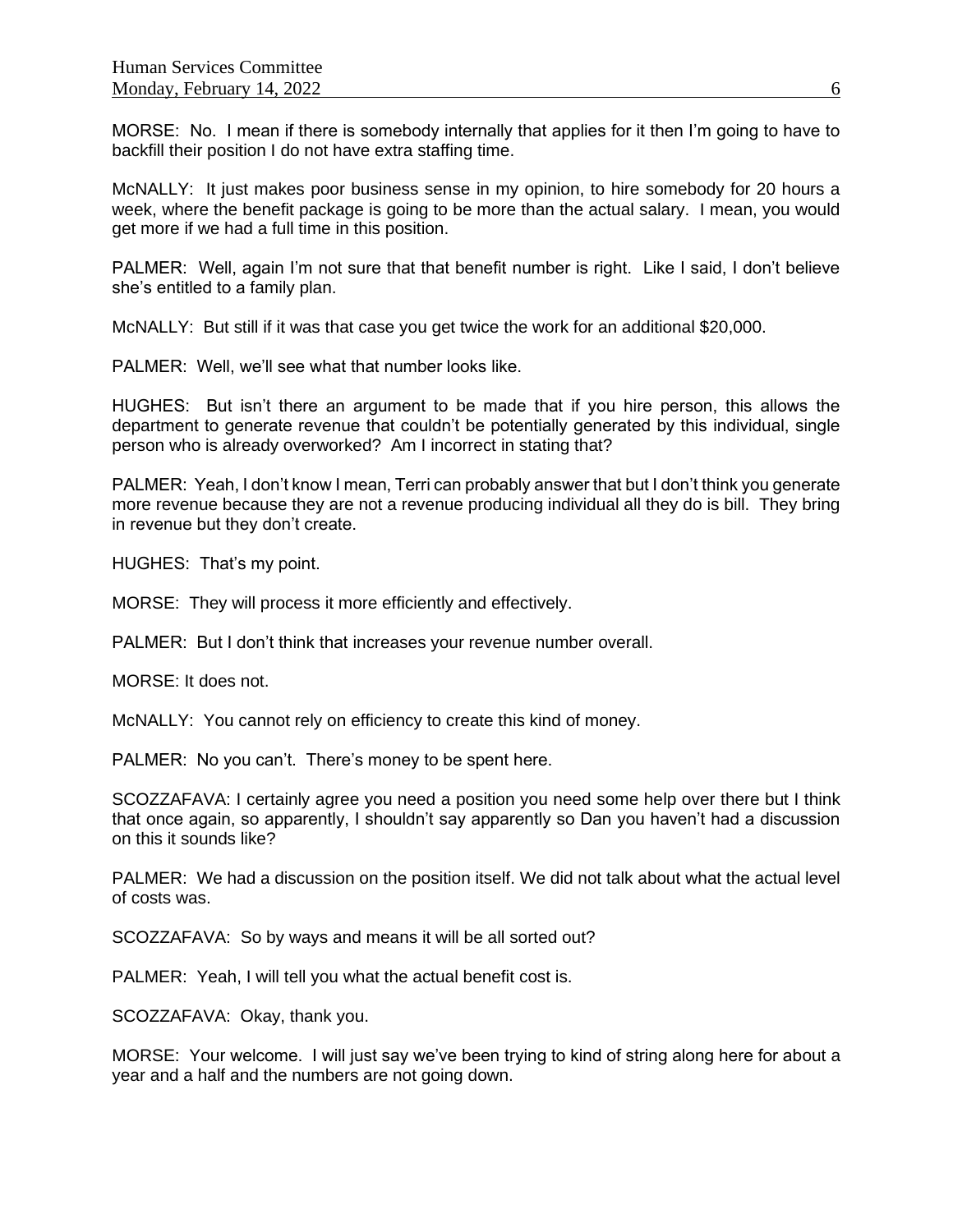WILSON: And to go back to a point you made we have to bill and if we go to automated billing to do our service it's more expensive so of our choices, this seems to be the more economical and maybe as Steve is saying it gives some option in the future to make it full time if the need arises.

SCOZZAFAVA: Do we have a list Dan for account clerk?

PALMER: I'm not really sure. We don't get many people applying much unfortunately.

WILSON: Further questions? All in favor aye, opposed – motion carries. Thank you.

MORSE: Thank you. I'll make sure those numbers are more appropriate. The next resolution is to accept \$36,000 from an Office of Mental Health Workforce grant and I outlined the three things that we can use that funding for and if there is any questions? Again, Dan and I talked about what would be a beneficial way to utilize that funding.

### **RESOLUTION AUTHORIZING THE MENTAL HEALTH DEPARTMENT TO ACCEPT FUNDING FROM EMERGENCY CMHS ADULT FEDERAL COVID ONE-TIME ALLOCATION IN THE AMOUNT OF \$36,000.00, AND FURTHER AUTHORIZING A BUDGET AMENDMENT INCREASING REVENUES AND APPROPRIATIONS FOR THE SAME. Hughes, Wright**

WILSON: Any questions, concerns?

SCOZZAFAVA: I see looking at the recruitment and retention incentives, explain that a little bit more.

MORSE: So the \$36,000 could be utilized for longevity bonuses that are already on my books so will basically reimburse.

SCOZZAFAVA: I just don't want to open the door here to four hundred and something employees –

PALMER: No we specifically checked on this one. Those funds can be used to pay our longevity payments out of that department doesn't increase them, doesn't change them it just provides back fill.

MORSE: And it can also accommodate any training fees that I have normally budgeted, I can utilize this funding to offset that budget item.

PALMER: Some grants that you get you can't offset existing lines; this one provides that you can.

SCOZZAFAVA: Thank you.

WILSON: Anyone else? All in favor aye, opposed – motion carries. Thank you.

MORSE: That concludes my report.

WILSON: Anything else for Ms. Morse? Alright, thank you very much.

MORSE: Your welcome.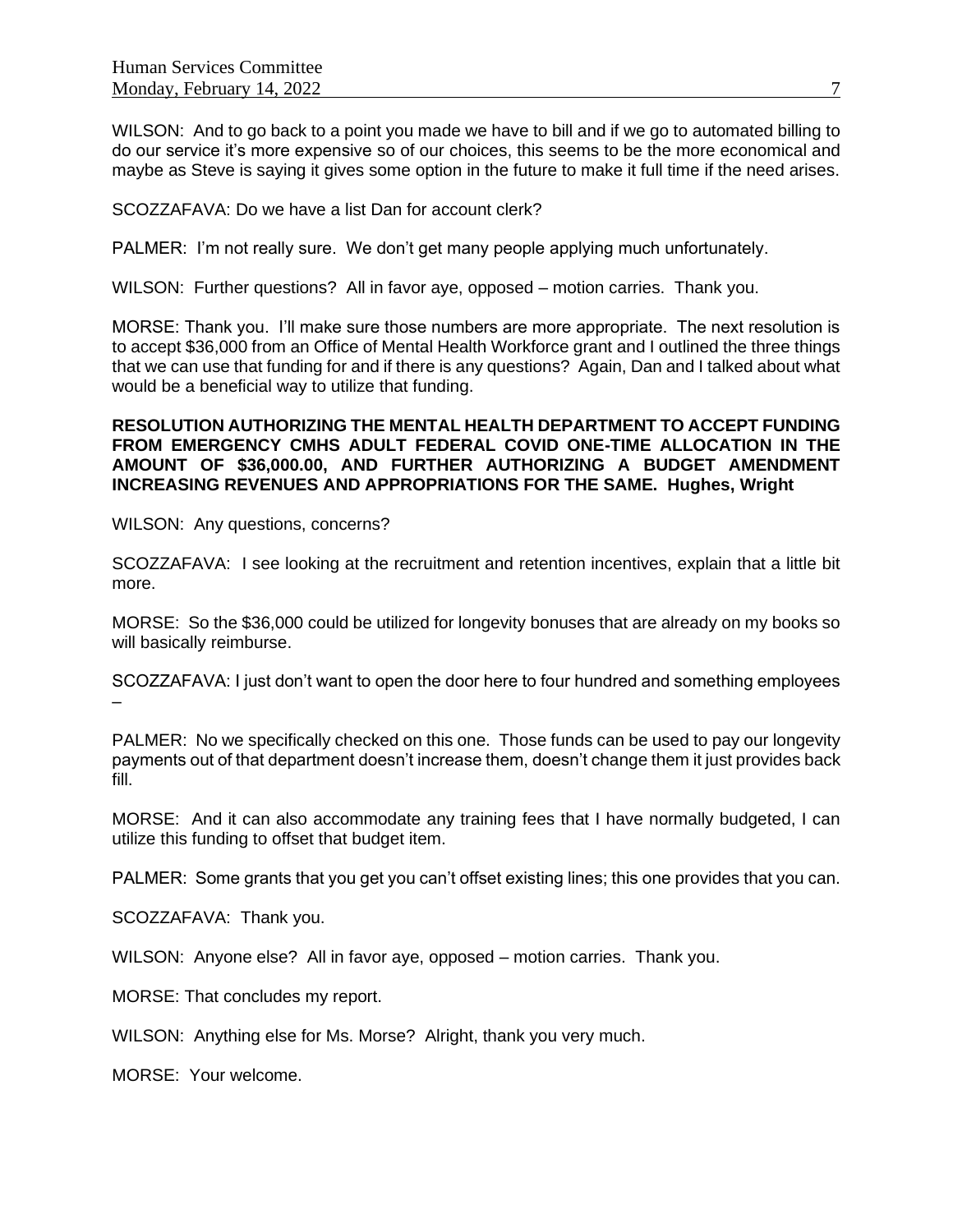\*\*\*\*\*

The next item on the agenda was the Public Health Department with Linda Beers reporting as follows:

BEERS: Hello everybody. Thank you for being here today. I see many of you have it and thank you Judy for handing them out, we had the great pleasure of meeting the new supervisors that we made packets for them. Our staff thought it was a valuable opportunity to share that with all of you so I know you're seeing ECHO baggage which stands for Essex County Heroin other, we changed it, it says opioid on that but I really do want you to all look inside your packet at one thing in particular you don't have to pull it up now but one thing I would really like you to do is there's couple cardboardish kind of signs, WIC signs. Can you hang them up in your building? We really want to promote WIC and the other displays inside there's one for every one of our units. So in Essex County Health Department I oversee early intervention pre-school services which is children services so we call it the Children Services Unit. I oversee CHHA out of the certified home health agency unit and that is our skilled nursing home. We oversee the public health unit which has really done Covid campaigning or pandemic response and lastly we have WIC underneath the public health department so that are all department underneath what we call the public health house and there's individual brochures on each one of them.

I also want to talk to you or just tell you starting in March we'll start doing our rabies clinics again so my staff will be reaching out. We're going to do it very similar as we did last year we were really productive. We did lots of large clinics and they were really, really good and we'll go with that drive thru format it was much more productive and the Vets loved it verses bringing animals in the building and terrifying them and really it was a great campaign, it was really successful.

Also, I have a resolution. It is to accept funding for Jingle Bell, this is part of WIC. In the amount of \$800, the Jingle Bell fund donation from the Adirondack Health in the amount of \$800, if I can get a resolution to accept those funds in the WIC budget.

## **RESOLUTION AUTHORIZING A BUDGET AMENDMENT IN THE PUBLIC HEALTH WIC DEPARTMENT, INCREASING REVENUES AND APPROPRIATIONS IN THE AMOUNT OF \$800.00, JINGLE BELL RUN DONATION. Hughes, Stanley.**

WILSON: Any questions? All in favor aye, opposed – motion carries. Thank you.

BEERS: So I didn't really do a huge thing about it honestly we just got behind with Covid but I do want to say, we did an amazing job this Christmas and what probably many didn't recognize the Sheriff's Department did the fill the bus and what not, they donated all of those gifts to us and the WIC Department in Essex County did something unique that was just an amazing opportunity for parents and their families. I believe overall there were 57 families that came so this is Covid time and we wiped everything down in between but instead of picking items for your child and what not we allowed parents to come in and shop. We had an idea of how many children they had and all the toys were there. They were so empowered. We had wrapping paper for them to wrap their own gifts, tap for them to tap them together you know, no cards. I think it was a really empowering experience for parents to honestly know what was inside the things that we often wrap and give them. They actually picked something and said oh my gosh, you know there's three trucks, you know my kid really likes blue that's his favorite color I can only again, tell you Krista Berger did an amazing job as did all of the staff in pulling this off. It was absolutely an amazing opportunity to watch these wonderful families come in and feel such great joy to be able to do something for their own kids and feel empowered by doing that so, that is part of the spiel with the \$800 for the Jingle Bell fund.

My report today is really this, our time capsule. Andrea Whitmarsh has done an amazing job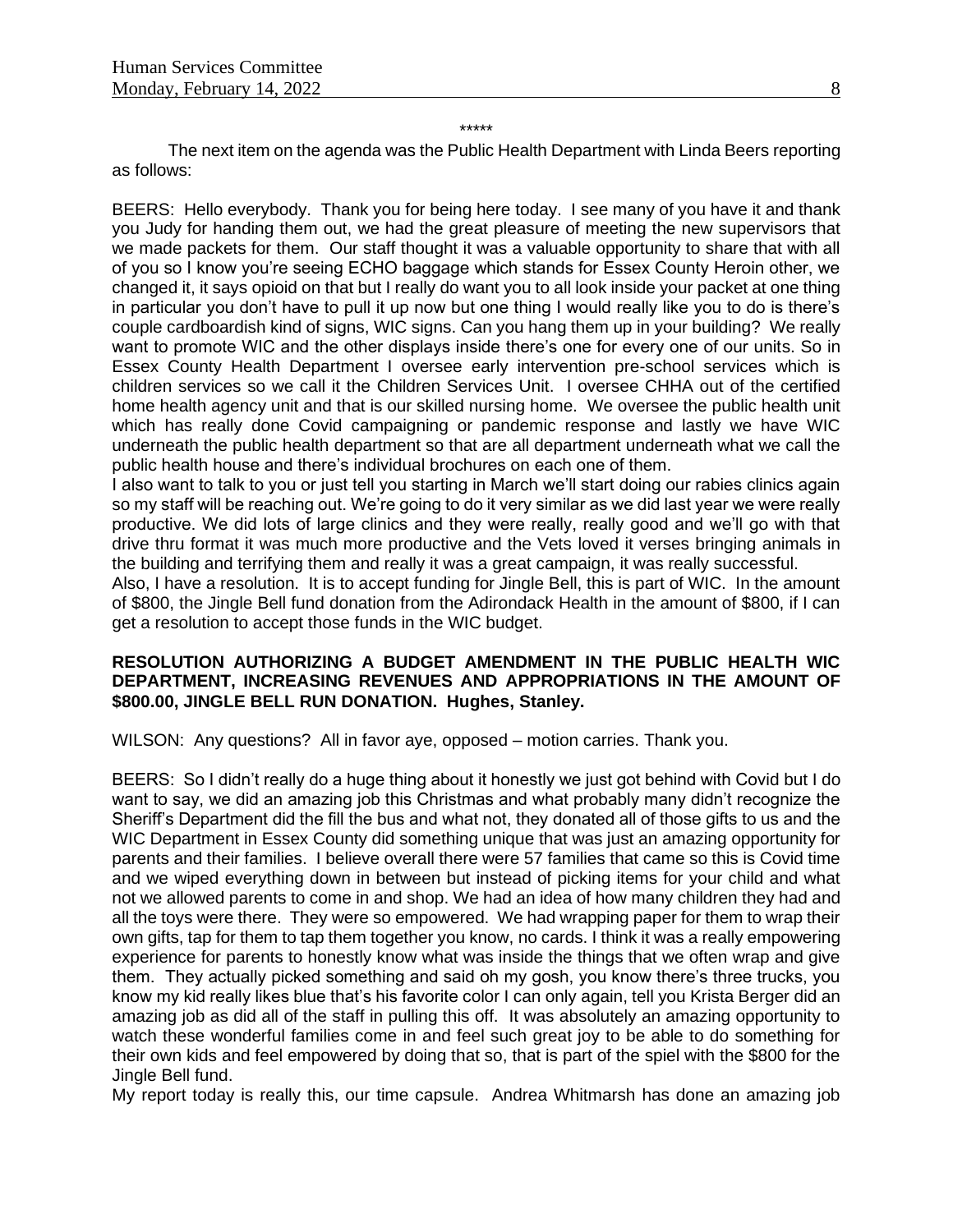since day one of keeping this Covid response going and going so I'm not really sure where I left off last time but I will tell you in the Covid response in the last six months so if just have you turn to the last page, we would just call on that so in June of 2021, to present what happened and you know I just call attention to some of these amazing things the MRC recognition day, the new omicron variants, community transmission reaches a high I love on June 2021, Essex County reached twelve consecutive days with no daily Covid. I remember all of us going wow, alright and then, fast forward to August 18, based on CDC community transmission Essex County reaches the highest rate of transmission we were at 14% that day. It was unbelievable. I think one of the numbers here which stands out to me, if you go fast forward to early January so I leave for you to read this. I'm not sure this story is ending hopefully it will be one more page but I really think it shows the difference what happened in a rural county than other counties. I don't know if you know but I've been asked to represent rural counties and speak at a rural county convention. I will be using this. Ours did not roll out the way big cities rolled out and you'll see a lot of volunteerism, lots of groups, lots of boarding or action how do we get the players it's a different tale. One of the things on early January of 2022, on January 6, 2022, the Essex County Health Department reported 199 new daily cases this total ended up being the highest in the pandemic so that was the highest number we ever had in the pandemic and just remember, that wasn't long ago right? January of 2022 so we are really making great gains and we're working really hard to get back in the swing of public health and core public health and all of those things are coming back lead poisonings and all of those type of things we've held dear to as our core for public health so that's really my report today.

WILSON: Anything else for Public Health? Thank you very much.

BEERS: Thank you.

\*\*\*\*\*

The next item on the agenda was the Office for the Aging Department with Krissy Leerkes reporting as follows:

LEERKES: Good morning. So once again, I stand between you and lunch I will not take up a lot of your time. I do have a couple of updates. Since last month, we've worked with Linda and her team obviously for the last however long, with Covid right now what we are doing which is pretty unique across the State is I have one of my staff that are linked with her Comcare, am I correct Linda in the Comcare system and December actually goes in and she makes contacts now with every Covid positive case that is somebody that is 60 and over so it's a form of outreach for us obviously to reach maybe those individuals that we would typically not have reached but it is that, you know that local touch for older adults and their care givers so that is something really cool that we've implemented.

We worked with Emergency Services with their Covid tests, their shipments so all of our home delivered meal clients have received the N95 masks, the Covid tests we shipped out to anybody that has called our office.

We just had a, those of you that have been on the board may remember that we worked with New York State Office for the Aging for a PILOT project with our companion pets so they are the little robotic cats and dogs; we have a pretty big supply so last week we held an online adoption event which actually was very well received all those kitties and the two dogs have been, actually have found a new home so that's cool.

We worked with our 4H through Cornell Cooperative Extension as well as my personal Girl Scout Troop and they created Valentines that have been shipped out to many of the home delivered meal clients.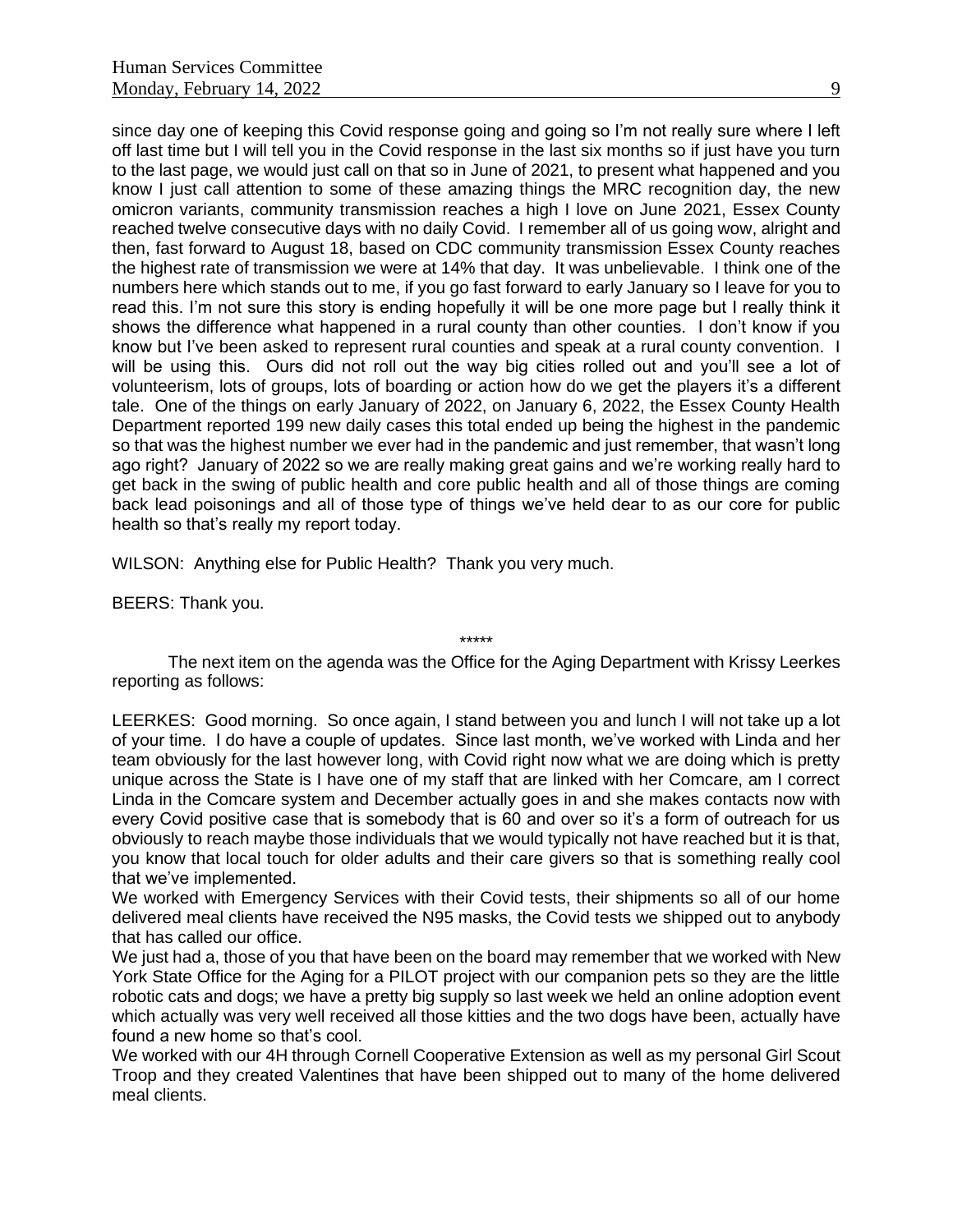I just actually in my email got notice from one of my staff that we'll be hosting a healthy living workshop, a lot of you may recall that the called chronic disease self-management, we're going to be doing that from March 17 – April 21 on Thursdays from 10:30 to 11:30 over the phone so it takes that barrier of having to have any type of Zoom or do anything in person.

So that's a couple of quick updates. You have my reports of our clients and services provided in 2021, as everybody can note obviously our services increased pretty significantly for some services I would say 80-85% of our services jumped a ton some actually decreased for many different reasons.

You know we are the alternate certifier for HEAP. Any questions on that before I go into resolutions? Perfect. So I do have three resolutions and this is carrying money over that was not used in 2021, to bring it into the 2022 fiscal year. So the first is to carry over special and urgent needs funds from Adirondack Foundation and there's other just miscellaneous funds in this amount of \$14,638.26.

## **RESOLUTION AUTHORIZING A BUDGET AMENDMENT IN THE OFFICE FOR THE AGING DEPARTMENT INCREASING REVENUES AND APPROPRIATIONS IN THE AMOUNT OF \$14,638.26, CARRY OVER UNEXPENDED 2021 SPECIAL AND URGENT NEEDS GRANT FROM ADIRONDACK FOUNDATION. Stanley, Harrington**

WILSON: Any questions? All in favor aye, opposed – the motion carries.

LEERKES: The next one is on to carry over unexpended DSRIP money which is the delivery system reform incentive payment program in the amount of \$169,935.15.

## **RESOLUTION AUTHORIZING A BUDGET AMENDMENT IN THE OFFICE FOR THE AGING DEPARTMENT INCREASING REVENUES AND APPROPRIATIONS IN THE AMOUNT OF \$169,935.15, CARRY OVER UNEXPENDED 2021 DSRIP FUNDS FROM ADIRONDACK HEALTH INSTITUTE. Stanley, Wood**

WILSON: Any questions? All in favor aye, opposed – the motion carries.

LEERKES: And the last one is to carry over unexpended FFCRA, this is our stimulus Covid 19 funds from a wide variety of accounts. These funds have to be expended by December of 2024, and those funds are in the amount of \$252,267.54.

## **RESOLUTION AUTHORIZING A BUDGET AMENDMENT IN THE OFFICE FOR THE AGING DEPARTMENT INCREASING REVENUES AND APPROPRIATIONS IN THE AMOUNT OF \$252,267.54, CARRY OVER UNEXPENDED 2021 FFCRA STIMULUS COVID 19 FUNDING. Wright, Scozzafava**

WILSON: Any questions? All in favor aye, opposed – the motion carries. Anything else for Office for the Aging? Alright thank you very much.

LEERKES: Thank you.

WILSON: Anything else to come before this committee?

MONTY: Yeah, this is pertaining to the United Way campaign. A week ago I put a flyer in everybody's mail box here and I'm the 2022 Chairman for Essex County, the United Way campaign and every year I like to issue a challenge to the Board of Supervisors to donate to the